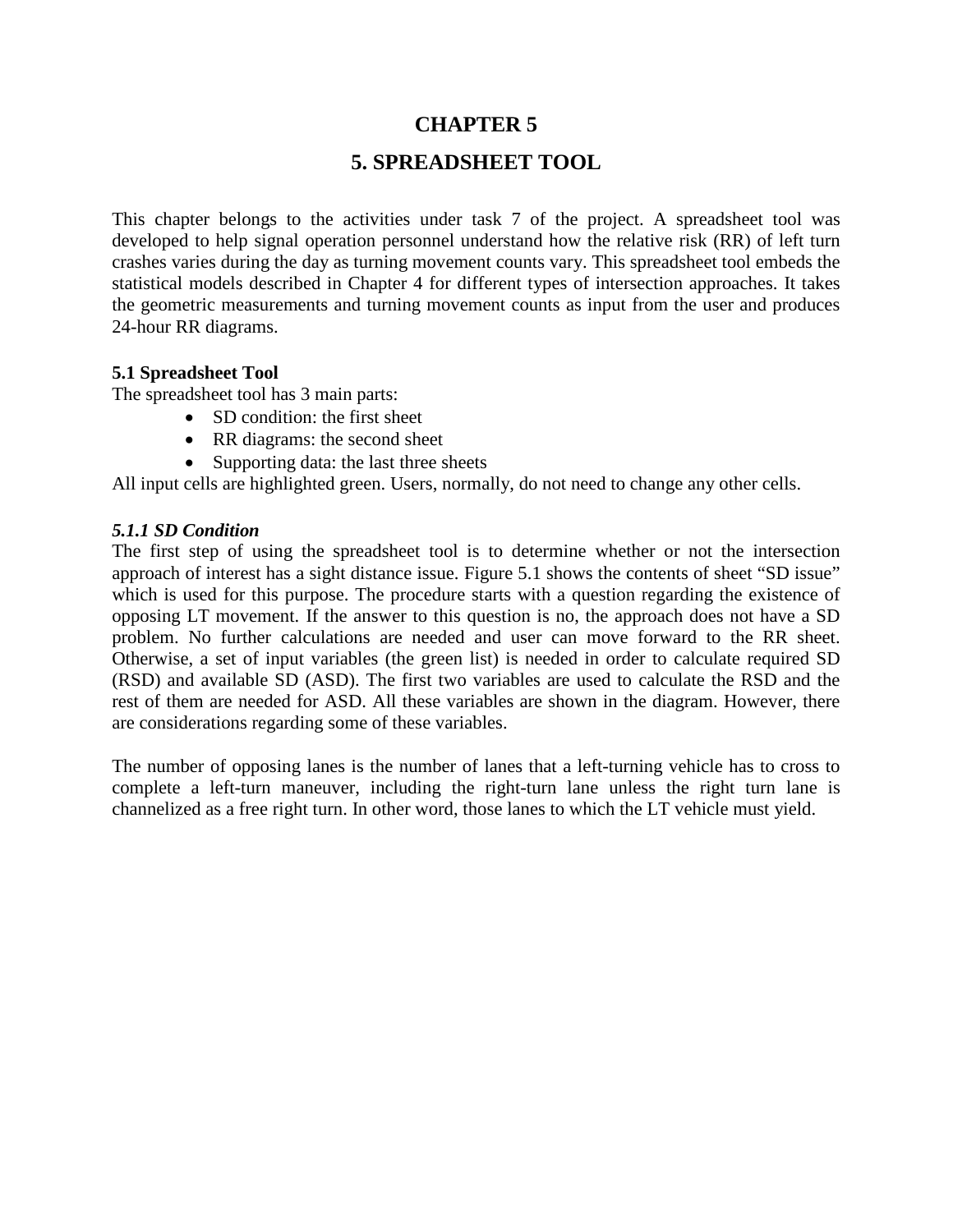

### **Figure 5.1 Contents of the "SD issue" sheet**

- $Y_i$  is the longitudinal distance from the tip of the median (or stop bar) to the driver's eye; positive if inside the intersection and negative if behind the intersection. For majority of intersections  $Y_i$  can be considered zero, meaning that the driver's eye is just at the start of the intersection (either end of median or stop bar). At some intersections, though, drivers may advance into the intersection while waiting for an adequate gap. At these situations a reasonable positive value for this variable should be considered. Eastbound and westbound approaches of the intersection shown in Figure 5.2 are examples of such situations ( $Y_i \approx 20$  feet would be reasonable for these two approaches).
- $V_w$  is the width of the design vehicle that can always be fixed at 7 feet, unless the user has a good reason for taking a different value.
- $X_1$  is the lateral distance of the left edge of the opposing left-turn vehicle from the left lane strip. This variable is usually between .5 to 2.5 feet depending on the opposing left-turn lane width (OLTLw) and the opposing median condition. User should keep it at 1.5 feet unless s/he has a good reason.
- $X_i$  is the lateral position of driver's eye from the left lane strip. This variable is usually between 2.5 to 4.5 feet depending on the left-turn lane width and median condition. User should keep it at 3.5 feet unless s/he has a good reason.
- Important note: the reference point for measuring  $\text{OLTL}_w$ ,  $X_l$ , and  $X_i$  is the lane strip and not the edge of median.
- If RSD > ASD, there is a potential SD problem.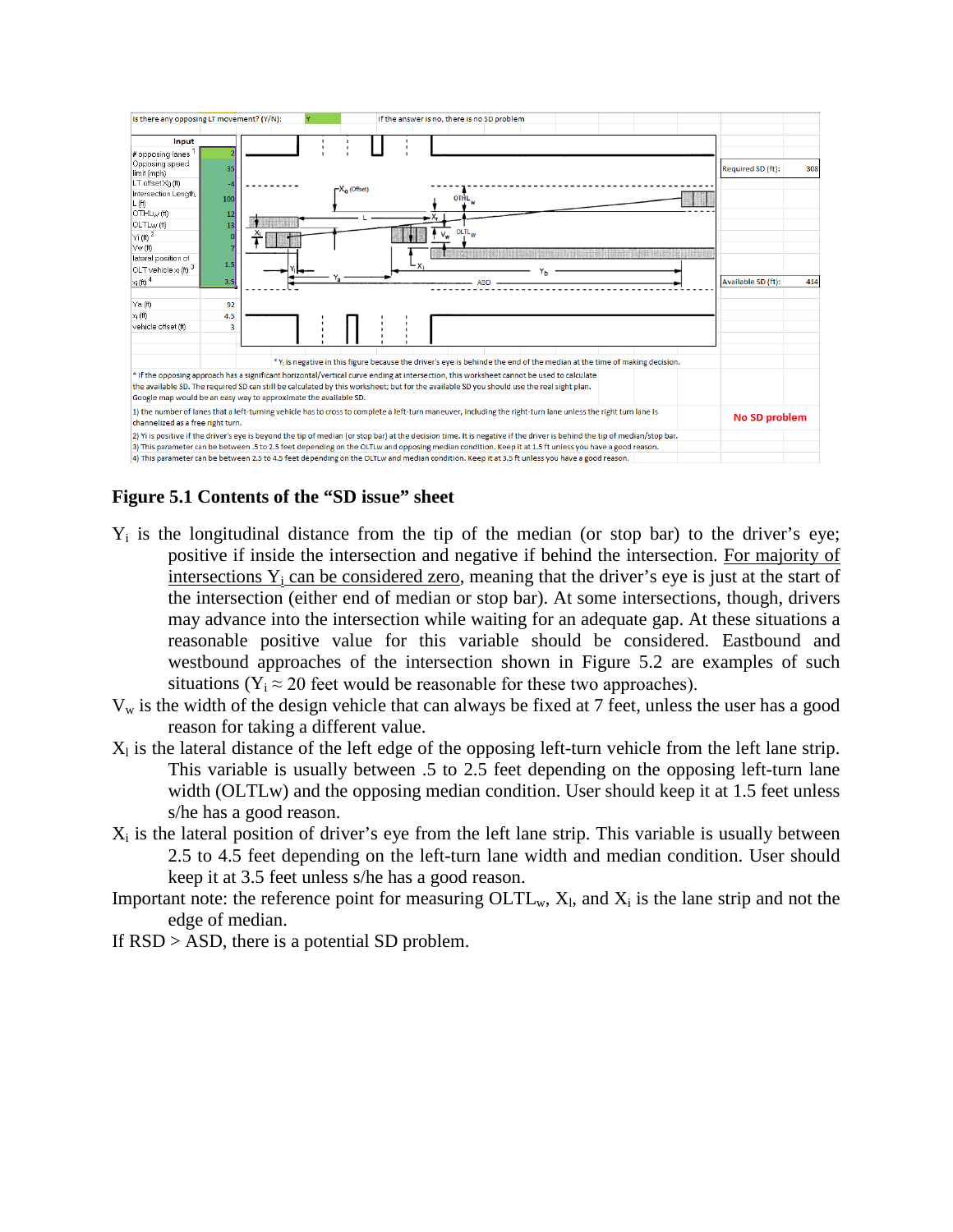

**Figure 5.2 Eastbound and westbound approaches: typical locations at which Yi>0**

### *5.1.2 RR Diagrams*

The spreadsheet tool, currently, serves to three types of intersection approaches, all with protected/permitted LT signals:

- 1. Low speed (<45 mph), no sight distance problem
- 2. Low speed (<45 mph), with sight distance problem
- 3. High speed  $(\geq 45 \text{ mph})$ , with sight distance problem

Based on the user input information in the "SD issue" sheet, the tool identifies the intersection type and applies the respective coefficients. If a high speed approach with no sight distance problem was identified, the user will be notified that the research was not conclusive for this approach type and this tool cannot at present be used. Figure 5.3 shows the contents of the RR sheet. Following sections are recognizable:

- 1. Model parameters: RR beta coefficients which were estimated in Chapter 4 for each approach type. This should not be edited by the user; so they are locked to prevent inadvertent changes.
- 2. Base condition: The reference turning movement volumes for RR calculations. Higher base volumes result in lower RR and vice versa.
- 3. Available turning movement counts: Enter the available turning movement counts for the desired approach (in Figure 5.3, for example, these were available for the hours ending at 7, 8, and 9 AM, 12, 1, 4, 5, and 6 PM). If a count is not available for an hour leave that cell blank.

Important note: The opposing volume means the conflicting volumes including those movements to which a left-turn vehicle must yield. So, it usually means through + right turns and occasionally means only through movement. The latter case happens where right turn is channelized by a traffic island and is no longer a conflicting turning movement.